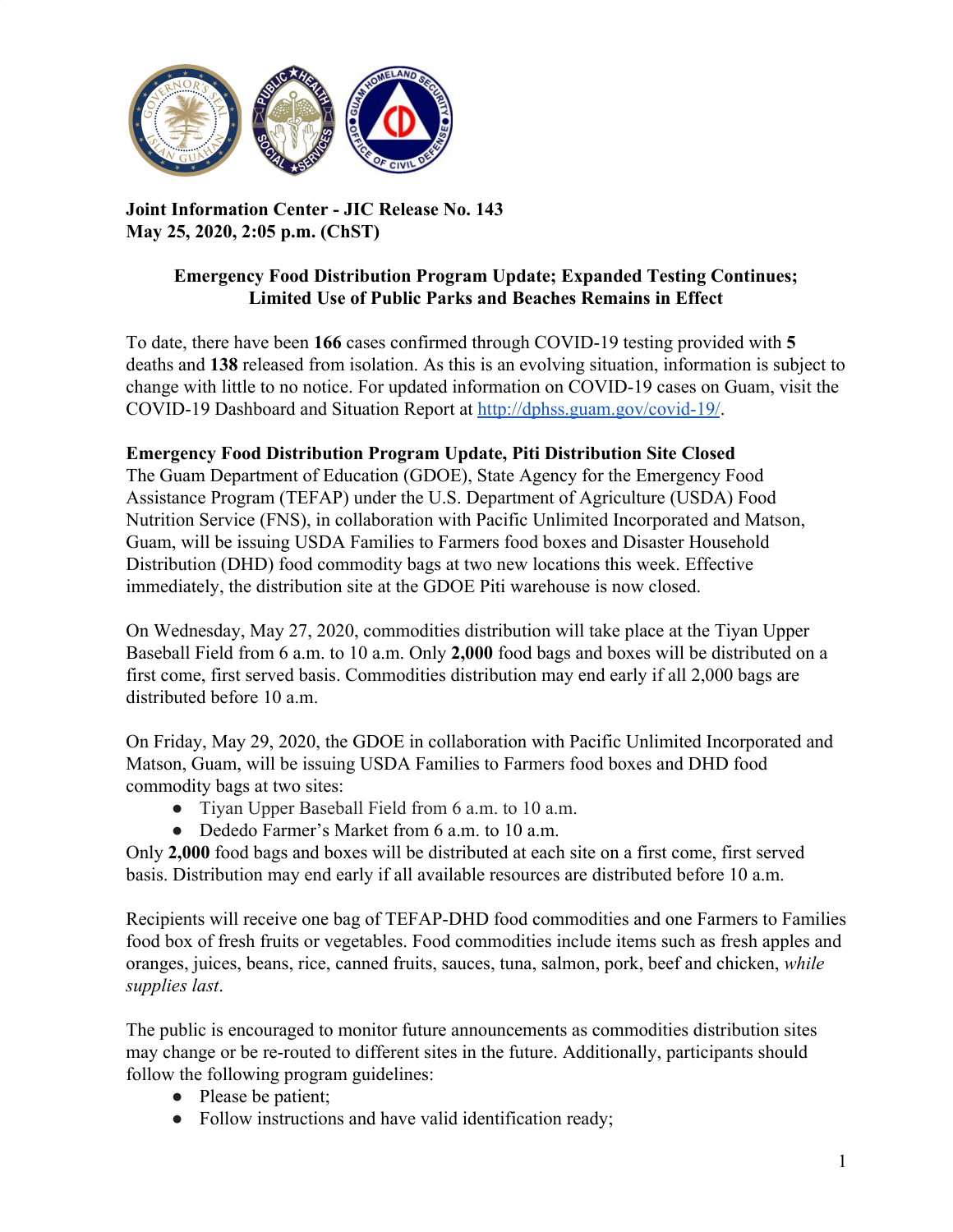- Wear a mask at all times;
- Remain in your vehicle;
- Proceed with caution: and
- Follow traffic directions and signage.

The GDOE thanks the Guam Police Department, Mayors' Offices, and all community partners who have assisted with the TEFAP-DHD distribution.

## **Expanded Testing for Homeless Population**

The Department of Public Health and Social Services (DPHSS) in collaboration with the Government of Guam (GovGuam), private, and federal agencies continue expanded testing this week. Please bring an I.D., if one is available. The expanded testing schedule follows:

- Tuesday, May 26, 9 a.m. 12 p.m. at the Tamuning Gym
	- Free and open to unsheltered homeless population
	- Catered meals will be provided after testing
- Wednesday, May 27, 9 a.m.  $-12$  p.m. at Paseo, Hagatna
	- Free and open to unsheltered homeless population
		- Catered meals will be provided after testing
- Thursday, May 28, 9 a.m. 12 p.m. at the Ypao Main Pavilion
	- Free and open to unsheltered homeless population
	- Catered meals will be provided after testing
- Friday, May 29, 9 a.m. 12 p.m. at 125 Iglesia Circle, Dededo (old fire station)
	- Free and open to unsheltered homeless population
	- Catered meals will be provided after testing

If you are experiencing symptoms consistent with COVID-19, please call your health care provider. If a patient does not have a regular health care provider, they can call any of the Community Health Centers or the DPHSS Medical Triage Hotline Phone Numbers listed below to report symptoms and obtain guidance from clinicians, or call 311.

- $\bullet$  (671) 480-7859
- $\bullet$  (671) 480-6760/3
- $\bullet$  (671) 480-7883
- $\bullet$  (671) 687-6170 (ADA Dedicated Number)

## **Reminder: Limited Use of Public Parks and Beaches Remains in Effect in PCOR 2**

In accordance with Executive Order 2020-14 Section 1(e), all GovGuam parks and beaches continue to be closed to all activities except for individual use for purposes of exercise, both physical and mental, subject to social distancing mandates.

Social gatherings, such as beach parties and beach gatherings, regardless of the number of participants, are still prohibited at this time. Individuals who engage in physical or mental exercise activities at GovGuam parks and beaches must still adhere to social distancing, face mask use and proper hygiene and cough etiquette. Beach and park use is not recommended for individuals who are experiencing illness or exhibiting signs of illness.